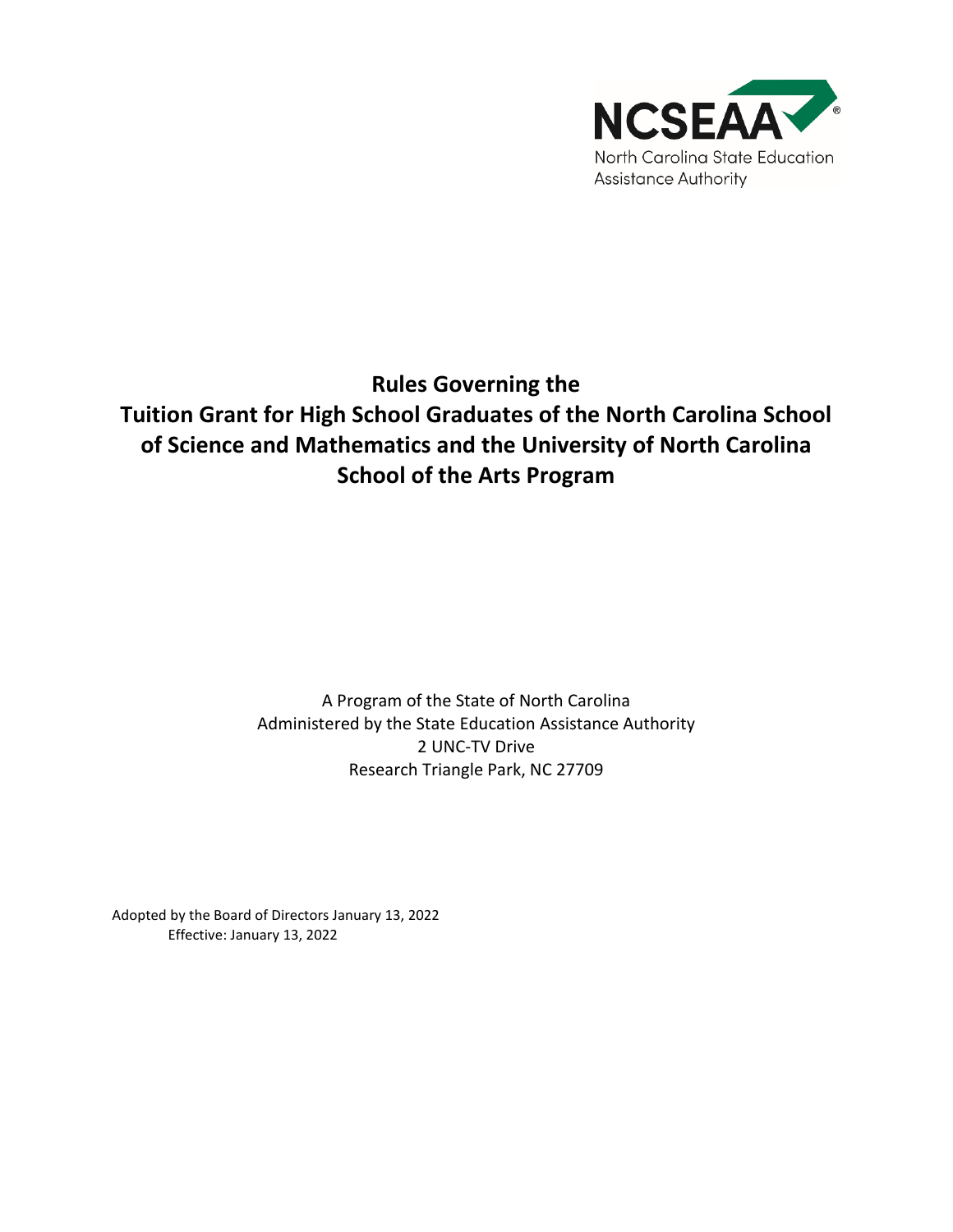## **TABLE OF CONTENTS**

| APPLICATION, TUITION GRANT AMOUNT AND TRANSFERS BETWEEN INSTITUTIONS7 |  |
|-----------------------------------------------------------------------|--|
|                                                                       |  |
|                                                                       |  |
|                                                                       |  |
|                                                                       |  |
|                                                                       |  |
|                                                                       |  |
|                                                                       |  |
|                                                                       |  |
|                                                                       |  |
|                                                                       |  |
|                                                                       |  |
|                                                                       |  |
|                                                                       |  |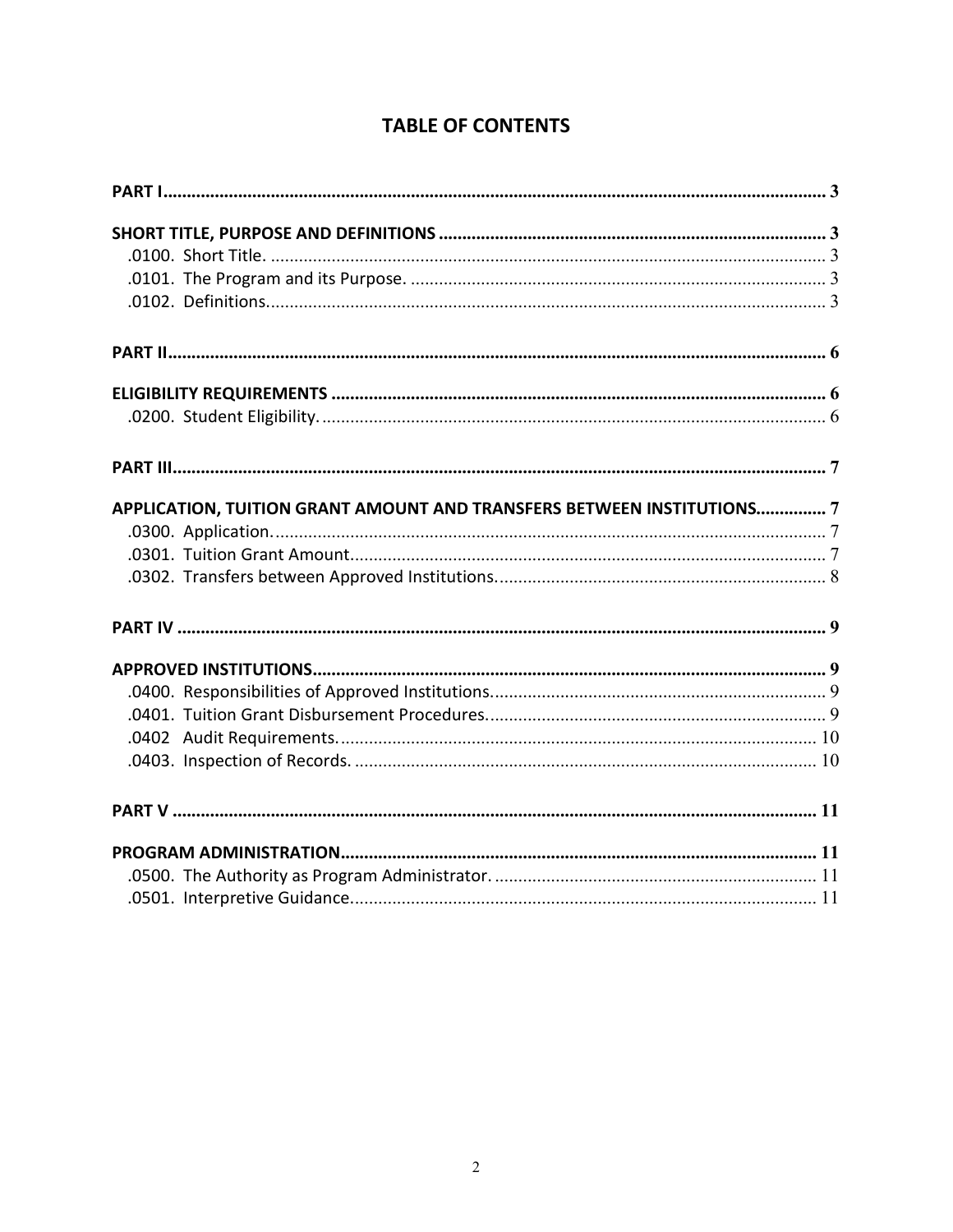## **PART I**

#### **SHORT TITLE, PURPOSE AND DEFINITIONS**

#### **.0100. Short Title**.

The Rules Governing the Tuition Grant for High School Graduates of the North Carolina School of Science and Mathematics and University of North Carolina School of the Arts Program may hereinafter be cited by the State Education Assistance Authority and referred to as the "Program Rules."

#### **.0101. The Program and its Purpose.**

The Program was authorized by the North Carolina General Assembly in 2021 to provide tuition grants to high school graduates of the North Carolina School of Science and Mathematics and the University of North Carolina School of the Arts who enroll as an undergraduate student at a constituent institution of The University of North Carolina as defined in G.S. § 116-2(4). The Authority administers the Program as directed by the General Assembly, and funding for the grants is generally contingent on appropriations made available to the Authority for the Program.

#### **.0102. Definitions.**

Unless the context clearly indicates some other meaning, the following capitalized words and phrases shall have the corresponding meanings in the Program Rules:

- (a) "*Academic Year*" means a combination of school terms consisting of two semesters, three trimesters, or the equivalent thereof, excluding any summer term.
- (b) "*Approved Institution*" means a postsecondary constituent institution of The University of North Carolina as defined in G.S. § 116-2(4).
- (c) "*Authority*" means the State Education Assistance Authority, a political subdivision of the State of North Carolina, created and enabled under Part 1 of Article 23 of Chapter 116 of the North Carolina General Statutes.
- (d) "*Authorized School Official*" means the person who is designated by the chief executive officer of the Approved Institution to administer the Program for the Approved Institution.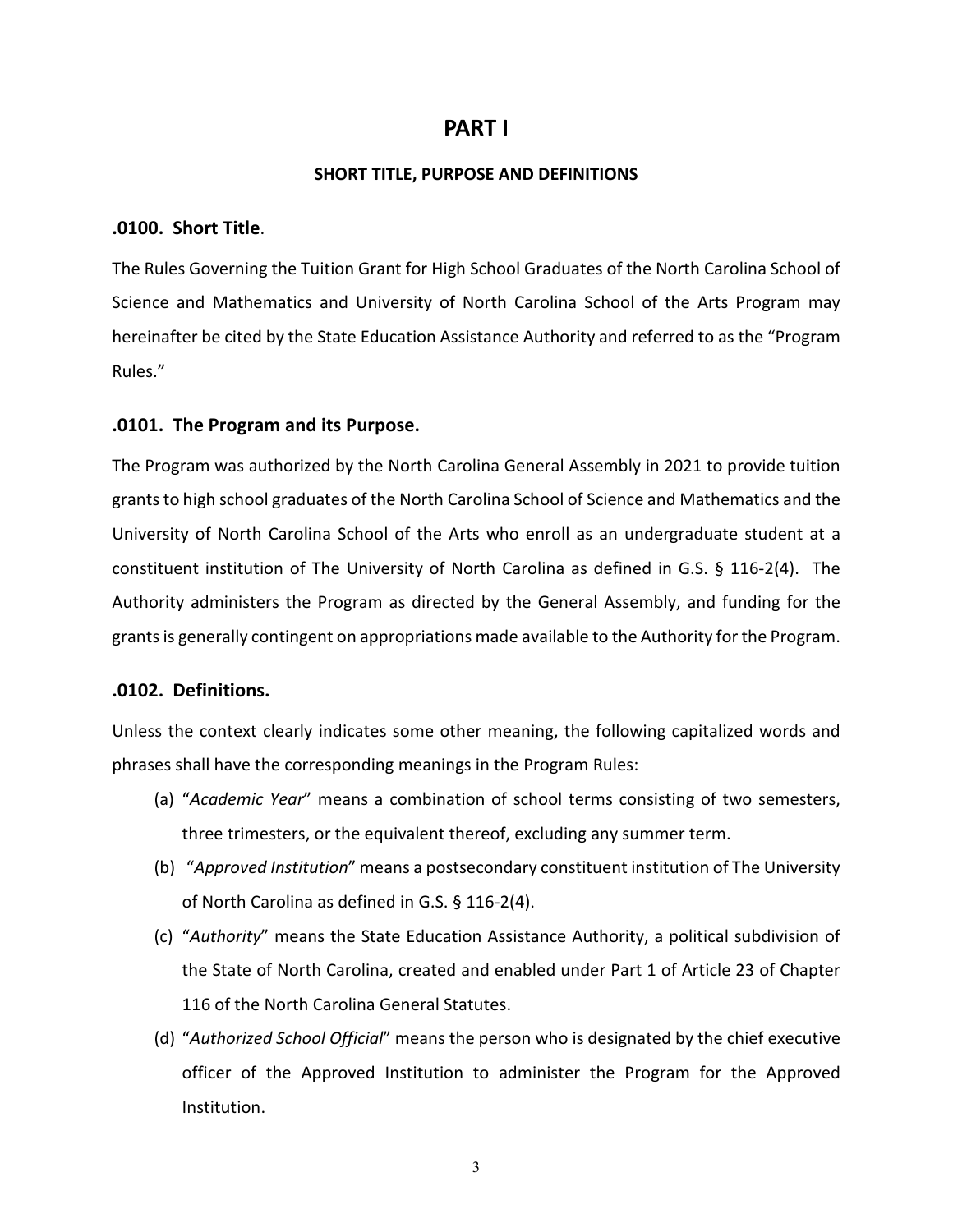- (e) "*Cost of Attendance*" means a student's total cost of attending a postsecondary institution as defined in Section 472 of the Higher Education Act (20 U.S.C. § 1087ll).
- (f) "*Date of Disbursement*" means the date or dates on which the Authority funds the Loans. If the disbursement is made by check, it will be the date shown on the check.
- (g) "*Full-time*" means enrolled in twelve (12) or more credit hours per semester or the equivalent thereof.
- (h) "*NCSSM*" means the North Carolina School of Science and Mathematics operating as a constituent high school of The University of North Carolina pursuant to G.S. § 116-231.
- (i) "*Program*" means the Tuition Grant for High School Graduates of the North Carolina School of Science and Mathematics and the University of North Carolina School of the Arts Program.
- (j) "*Satisfactory Academic Progress*" means the standard or standards by which an Approved Institution measures a Student's academic progress towards the completion of his or her baccalaureate degree.
- (k) "*State*" means the State of North Carolina.
- (l) "*Student*" means a candidate for a baccalaureate degree who receives a Tuition Grant under the Program in accordance with the Program Rules.
- (m)"*Tuition Grant*" means the financial aid, which is the standard cost of tuition at the Approved Institution for an individual enrolled full-time who is a North Carolina resident, provided to a Student under the Program.
- (n) "*UNCSA*" means the University of North Carolina School of the Arts operating as part of The University of North Carolina pursuant to G.S. § 116-65.
- (o) *"Waiver"* means a waiver granted by the Authority, pursuant to the Authority's policies and procedures implementing the waiver provision, upon application by the student, that allows the student to continue to receive a Tuition Grant even if the student does not remain continuously enrolled in the Approved Institution after the award of the initial Tuition Grant, if the student demonstrates that any of the following have substantially disrupted or interrupted the student's pursuit of a baccalaureate degree: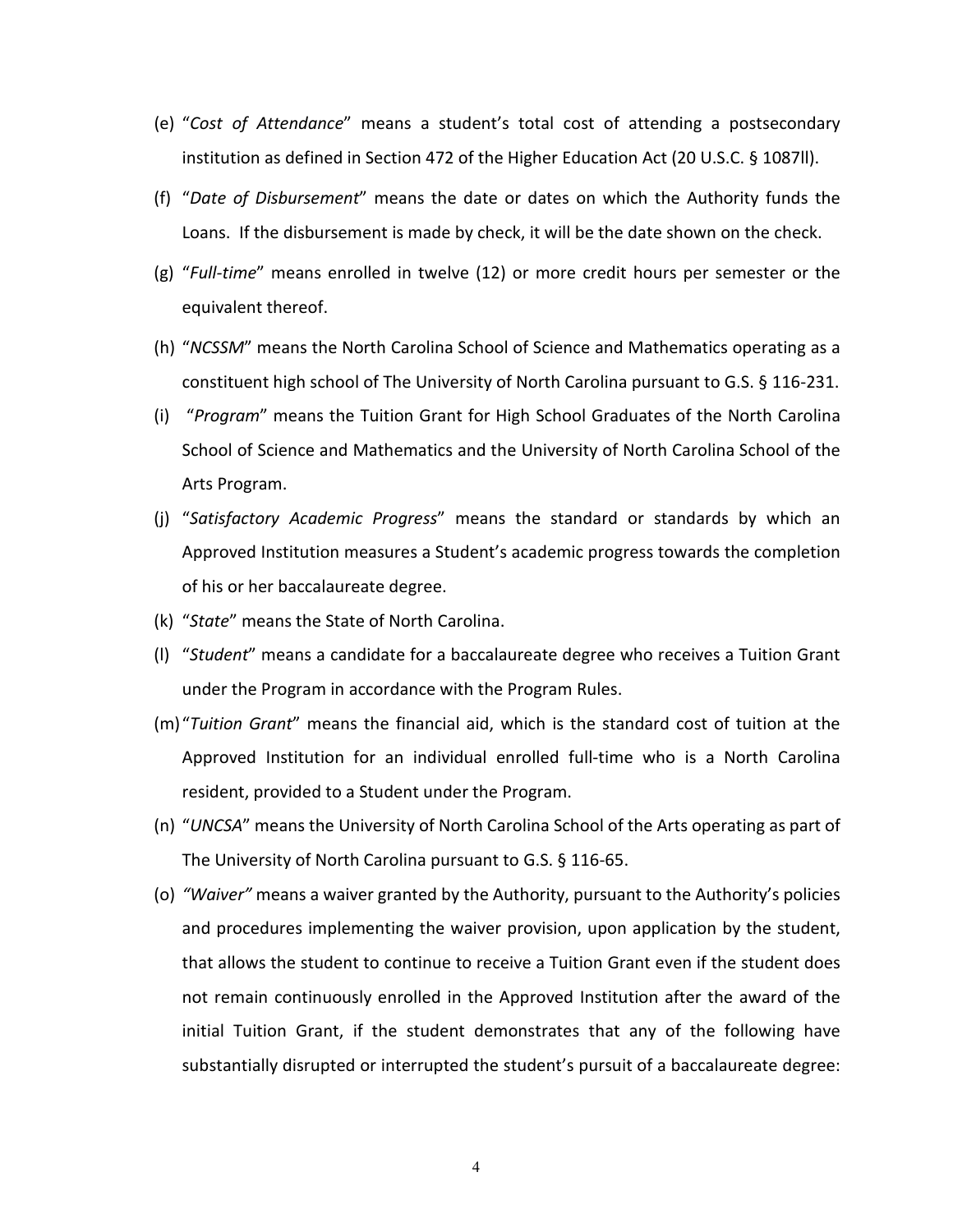(i) a military service obligation; (ii) serious medical debilitation; (iii) a short-term or longterm disability; or (iv) other extraordinary hardship.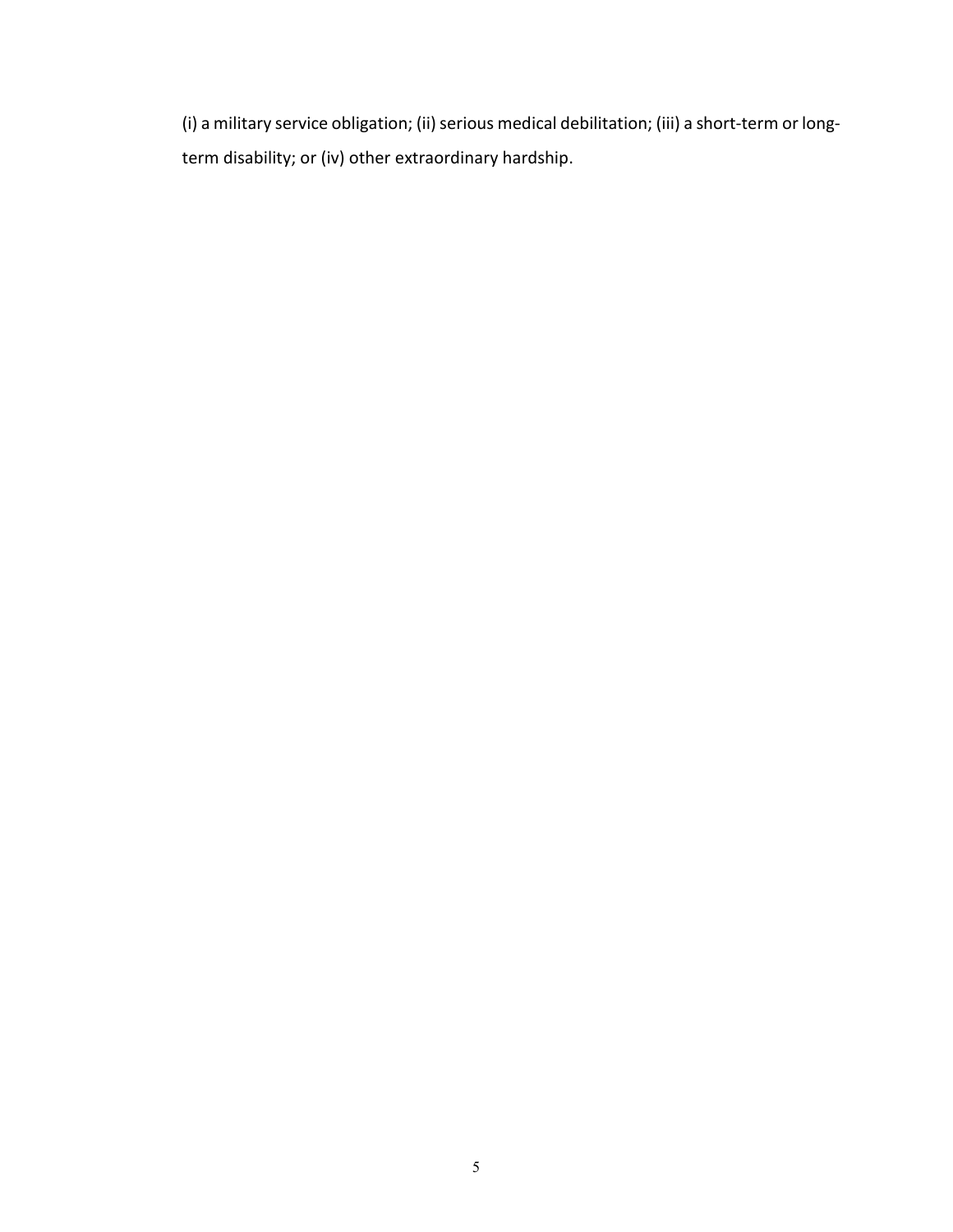## **PART II**

#### **ELIGIBILITY REQUIREMENTS**

#### **.0200. Initial Tuition Grant Eligibility Requirements.**

An applicant for a Tuition Grant is eligible to be considered for funding if, as of the date of the application, the applicant:

- (a) Is expected to graduate from high school from NCSSM or UNCSA in a school year designated by the North Carolina General Assembly as eligible for a Tuition Grant;
- (b) Qualifies as a North Carolina resident for tuition purposes under G.S. § 116-143.1, and in accordance with the coordinated and centralized residency determination process administered by the Authority, at the time of enrollment in the Approved Institution;
- (c) Is accepted for enrollment full-time in a baccalaureate degree program at an Approved Institution during the Academic Year immediately following high school graduation from NCSSM or UNCSA;
- (d) Has complied with the registration requirements of the Military Selective Service Act or is exempt from the registration requirements; and
- (e) Is not in default, or does not owe a refund, under any federal or state loan or grant program.

#### **.0201. Renewal Tuition Grant Eligibility Requirements**

A Student is eligible to receive a Tuition Grant for an Academic Year immediately following the Academic Year for which the Student previously received a Tuition Grant if the Student:

- (a) Meets the initial eligibility requirements of the Program Rules;
- (b) Is making Satisfactory Academic Progress;
- (c) Remains continuously enrolled in an Approved Institution after the award of the initial Tuition Grant, unless the Authority has granted the Student a Waiver of this requirement; and
- (d) Has not received a Tuition Grant from the Program for more than the maximum number of Academic Years set forth in G.S. § 116-290.90(b).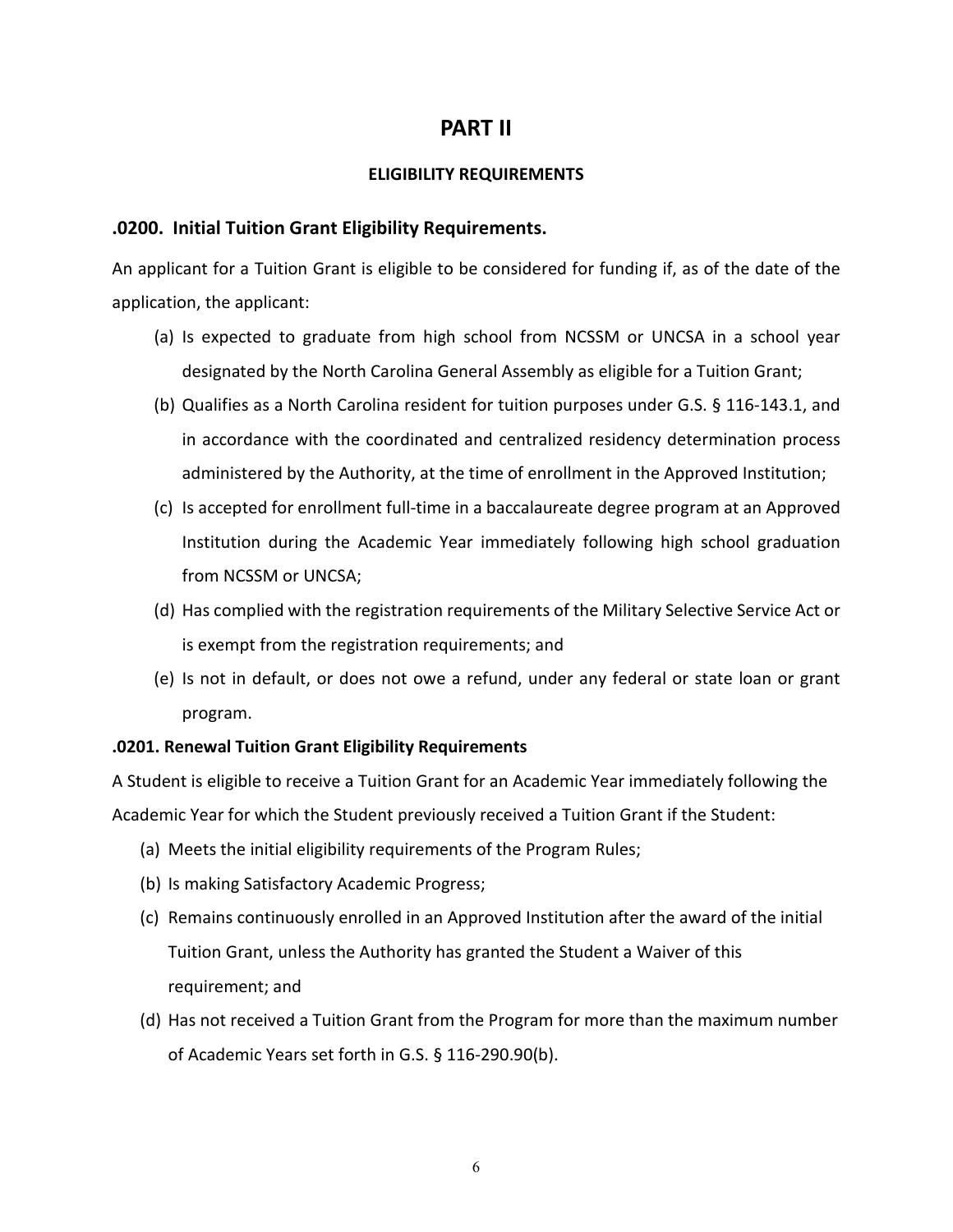## **PART III**

#### **APPLICATION, TUITION GRANT AMOUNT AND TRANSFERS BETWEEN INSTITUTIONS**

#### **.0300. Application.**

- (a) *Application*. An applicant for a Tuition Grant under the Program must complete and submit an application provided by the Authority by the application deadline.
- (b) *Supporting Documentation*. The Authority or the Approved Institution may require an applicant to submit documentation or additional information to substantiate information presented in the application.
- (c) *Application Deadline*. The Authority may set the application deadline for the Program during each Academic Year. An application for a Tuition Grant received after the applicable deadline may not be considered for a Tuition Grant.
- (d) *Application for Renewal of Tuition Grant*. A Student seeking a Tuition Grant to continue his or her degree program in the Academic Year immediately following the Academic Year for which the Student received a Tuition Grant must submit renewal information in a form acceptable to the Authority.
- (e) *Responsibility to Update an Application.* If any information presented on the applicant's initial or renewal application changes, the applicant is responsible for notifying the financial aid office of the Approved Institution that the Student plans to attend or is attending and the Authority of any such change.

#### **.0301. Tuition Grant Amount.**

- (a) Each Tuition Grant shall be for the cost of tuition only at the Approved Institution.
- (b) A Student may not receive a Tuition Grant in an amount that, when combined with the total amount of financial aid for which such student is eligible, exceeds the Student's Cost of Attendance.
- (c) If funds appropriated for the Tuition Grants, or otherwise made available to the Authority for the Program, are not sufficient to pay each Student's full Tuition Grant, a uniform pro rata reduction may be applied to the amount of the Tuition Grant for all Students.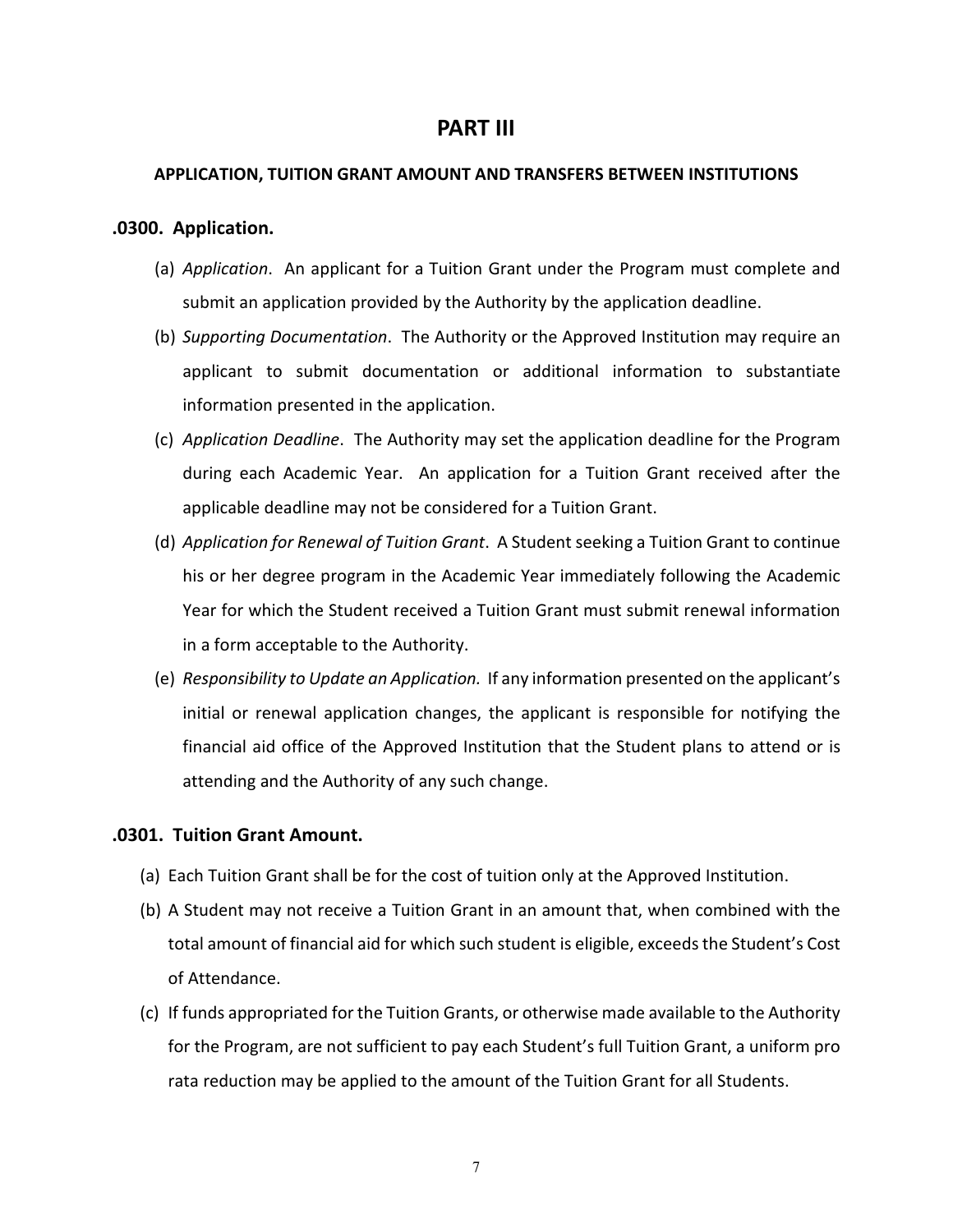## .**0302. Transfers between Approved Institutions.**

- (a) Eligibility for a Tuition Grant under the Program is transferable from one Approved Institution to another Approved Institution provided that:
	- (1) The Student meets the eligibility requirements of Part II of the Program Rules;

(2) His or her enrollment is continuous from one semester to the other, unless the Student has obtained a Waiver;

(3) The Authority approves the transfer; and

(4) The Student notifies the financial aid office at both Approved Institutions of the transfer.

- (b) A Student may lose eligibility for the Tuition Grant if he or she transfers from one Approved Institution to another Approved Institution without the approval of the Authority.
- (c) The Authority will not approve a transfer of a Student's Tuition Grant from one Approved Institution to another Approved Institution unless the Student is making Satisfactory Academic Progress.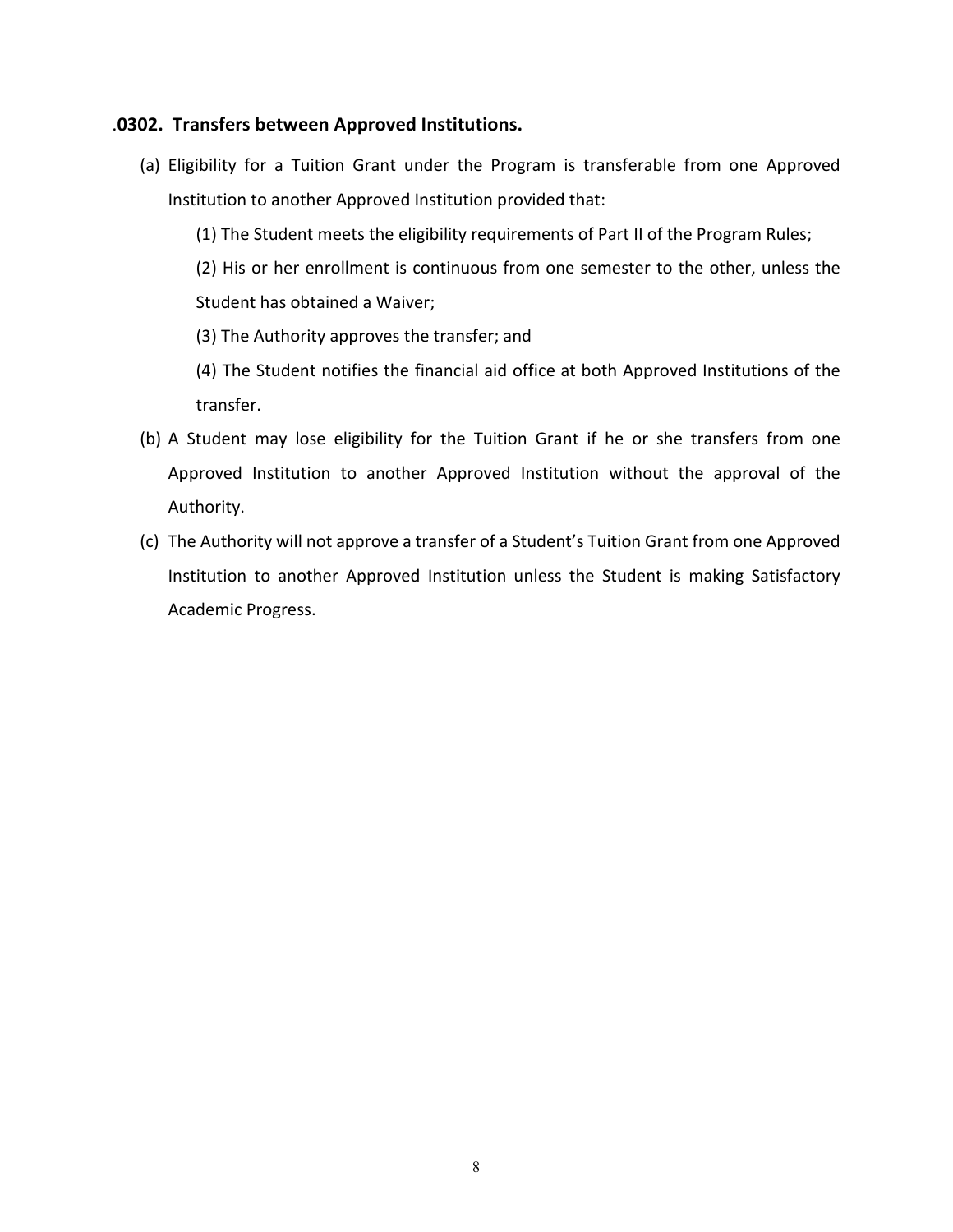## **PART IV**

#### **INSTITUTIONAL REQUIREMENTS**

#### **.0400. Responsibilities of Approved Institutions.**

An Approved Institution shall be responsible for:

- (a) Designating an Authorized School Official as the primary contact between the Approved Institution and the Authority and charging that person with the primary responsibility for executing the Approved Institution's responsibilities under the Program Rules;
- (b) Complying with the Tuition Grant disbursement procedures;
- (c) Complying with the refund procedures;
- (d) Determining residency status for Program eligibility; and
- (e) Certifying, in a manner acceptable to the Authority, that an applicant meets the eligibility requirements for a Tuition Grant under the Program Rules.

#### **.0401. Tuition Grant Disbursement Procedures.**

- (a) *Method of Disbursement*. The Authority shall disburse the proceeds of a Tuition Grant by check or by electronic funds transfer based on information provided by the Approved Institution. Upon receipt of the Tuition Grant funds from the Authority, the Approved Institution shall deposit the funds into a separate general ledger account within the Approved Institution's accounting system identified as the "NCSSM and UNCSA Tuition Grant Program Account."
- (b) *Roster Required*. A roster identifying the Students and the Tuition Grant amount for each Student will be sent to the Approved Institution at the time of the check or electronic funds transfer.
- (c) *Timing of Disbursements.* Disbursements may be made on a semester basis.
- (d) *Posting of Disbursements.* The Approved Institution shall post the Tuition Grant amount to each Student's account within ten (10) business days after the receipt of the roster or within ten (10) business days after the beginning date of the term for which the proceeds of the Tuition Grant were disbursed, whichever is later.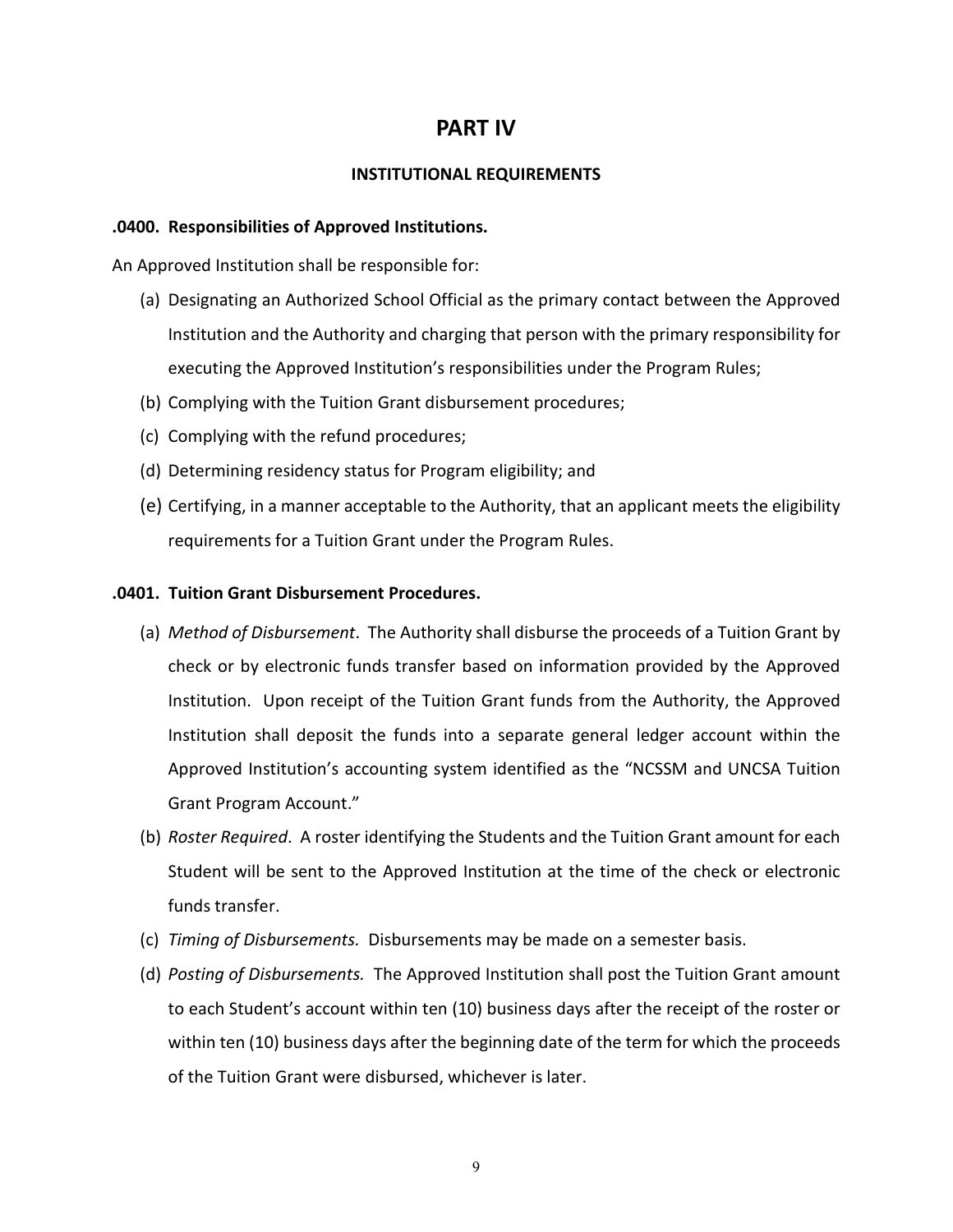- (e) *Refund Procedure*. Tuition Grant funds that are not disbursed to the Student shall be returned to the Authority within thirty (30) days of the beginning date of the term for which the funds were issued, or thirty (30) days from the Date of Disbursement, whichever is later.
- (f) *Certification of Receipts*. The Approved Institution shall certify the Student's eligibility for the Program and certify that Tuition Grant funds received by check or electronic funds transfer have been credited to the Student's account.

## **.0402. Refund of Scholarship Funds to the Authority.**

Approved Institutions shall comply with the Authority's policies for return of funds for Statefunded grant programs.

#### **.0403. Audit Requirements.**

Each Approved Institution shall be subject to examination by the Authority and audit by the State Auditor to determine, among other things, whether the Approved Institution has complied with the Program Rules and all applicable laws and regulations.

#### .**0404. Inspection of Records.**

Each Approved Institution shall make all Program records available to the Authority and the State Auditor for inspection upon request. All Program records must be retained by the Approved Institution for a period of five years or until any audit exceptions have been resolved, whichever is later.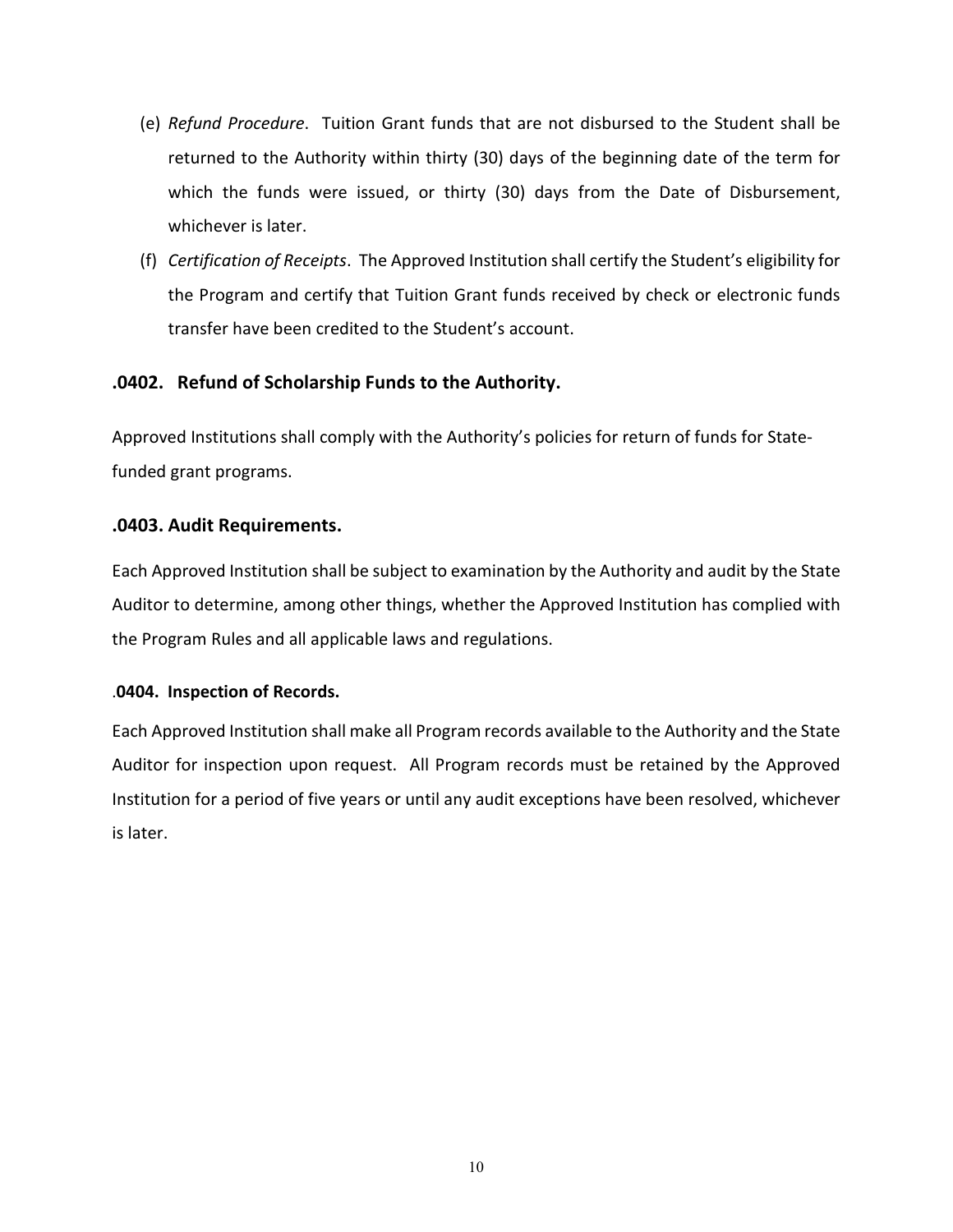## **PART V**

#### **PROGRAM ADMINISTRATION**

## **.0500. The Authority as Program Administrator.**

The Authority is authorized and directed to develop, adopt and implement such policies, procedures and forms as necessary from time to time in order for the Authority to administer the Program in accordance with the Program Rules and in compliance with applicable State law.

## **.0501. Interpretive Guidance.**

The Authority may, from time to time, issue guidance for interpreting the Program Rules in the form of policy memoranda or questions and answers. All interpretive guidance shall have the force and effect of the Program Rules.